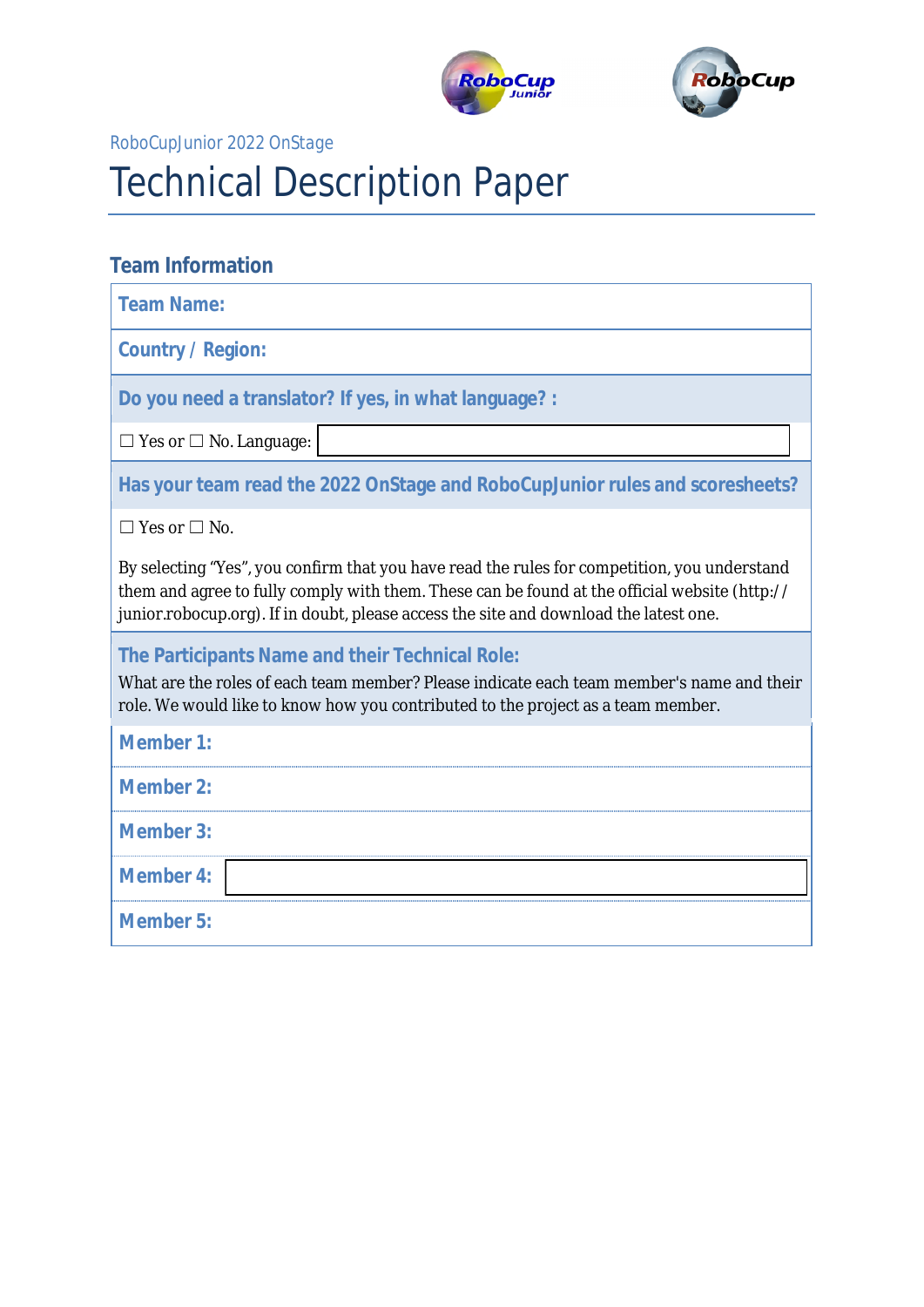



|  | <b>Photo of Stage Area and measurements (Virtual Competitors only):</b> |  |  |
|--|-------------------------------------------------------------------------|--|--|
|  |                                                                         |  |  |

Stage Width:

Stage Height:

# **Collaboration:**

Please link any team websites or online depositories for open source learning and continuing development.

It is always important to share our expertise and learning. RoboCup is a great way to learn more, share your experience and aspire to new project goals. Learning opportunities are the ultimate goal of the RoboCup Community.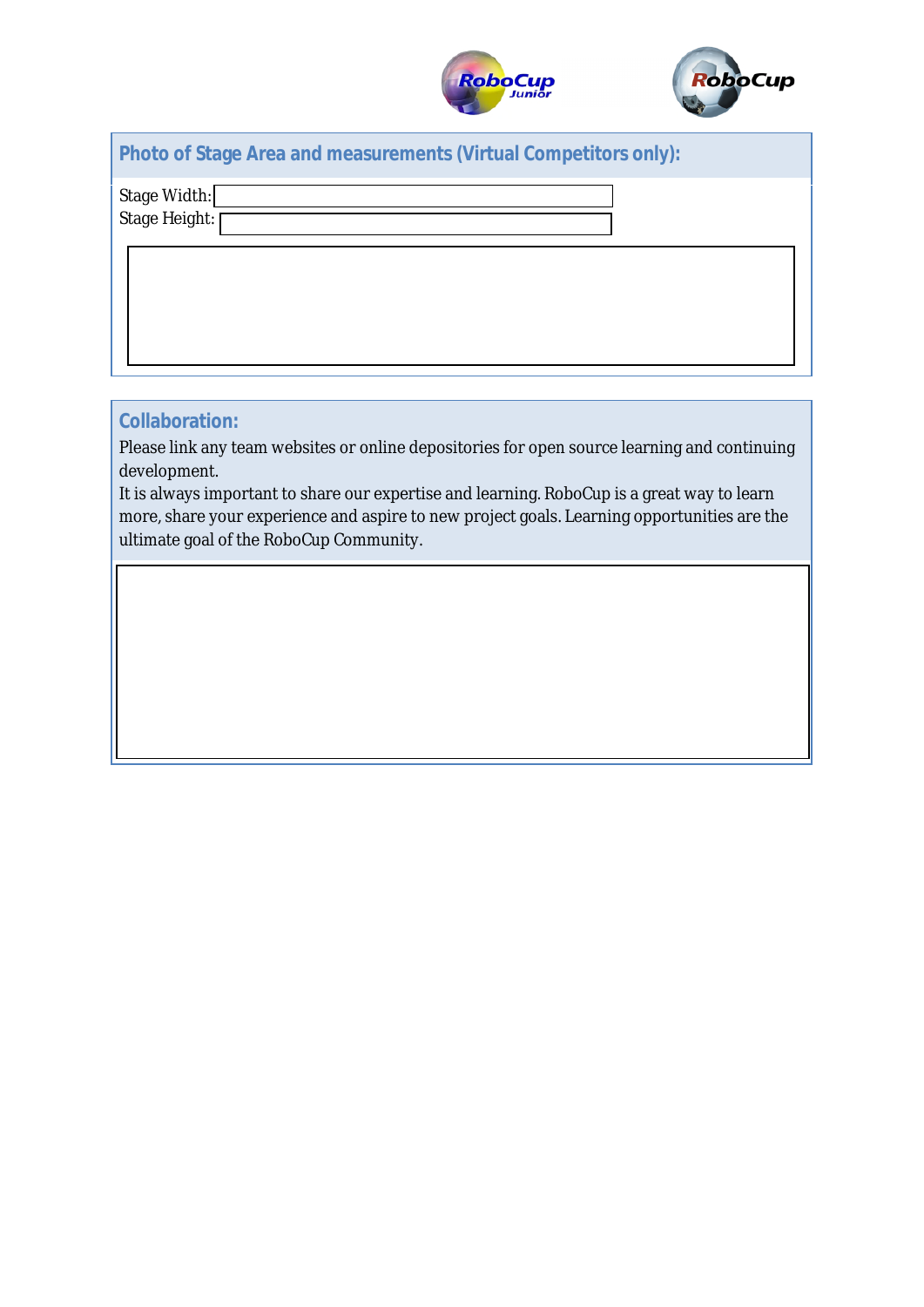



# **Technical Information [500 Words Per Paragraph]**

#### **Overview:**

What is the theme of your project? If you made multiple robots, please describe them below (the number, kinds of robots, etc.).

# **Mechanical Design:**

Detail all the ingenuity that the team has made to realize difficult movements of the robot, such as moving smoothly, keeping balance, grasping objects, and so on. Include photos of designs and models (CAD/CAM models etc.).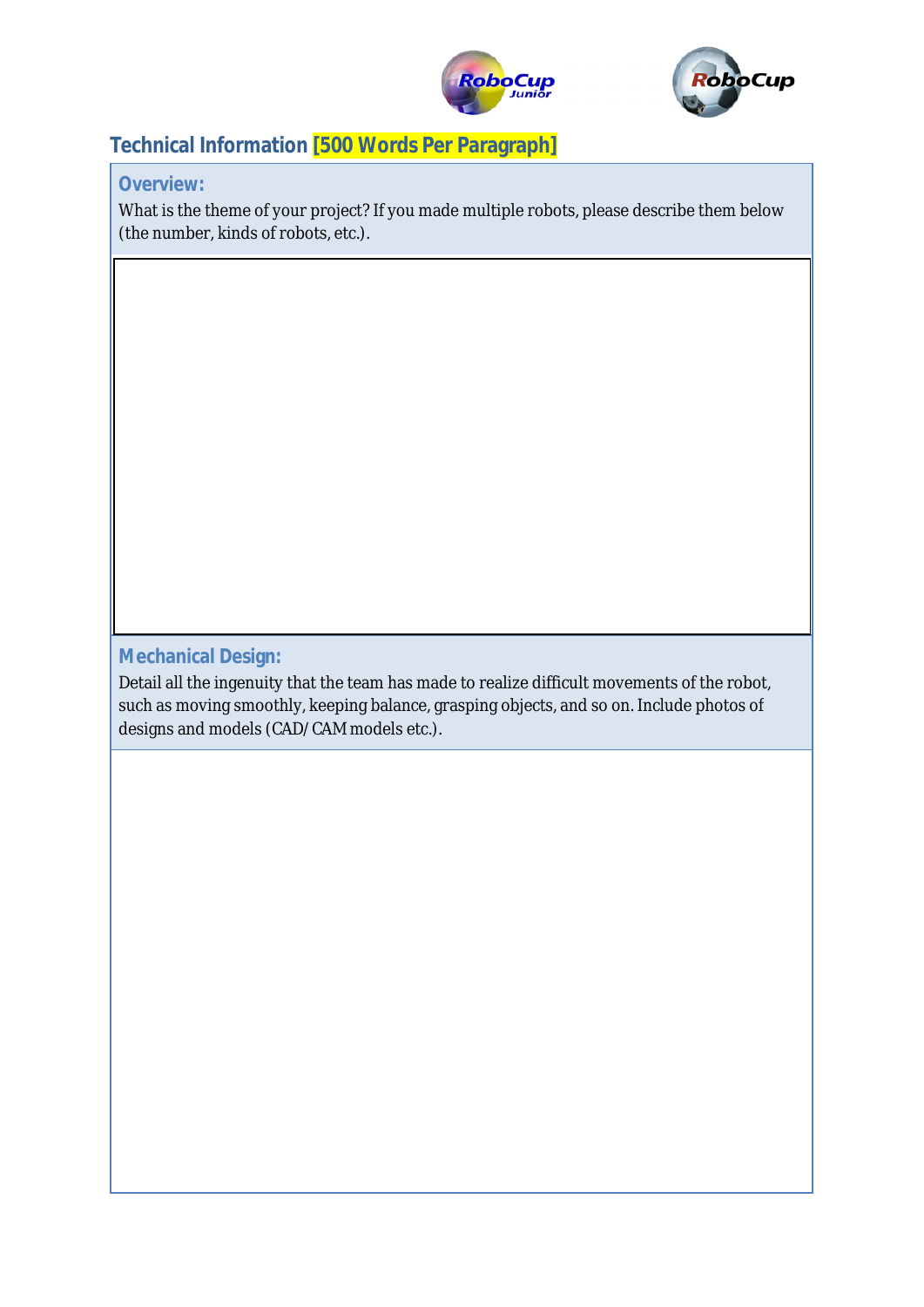



# **Sensors:**

Which sensors are you using? For example: Touch, Light, Sound, Rotation, Shaft encoder, Compass, Proximity, Ultrasound, Color, Compass, etc.

**Materials:**

Detail any materials used in constructing robots, including the purpose of weight reduction, strength preservation, improvement of finish, etc.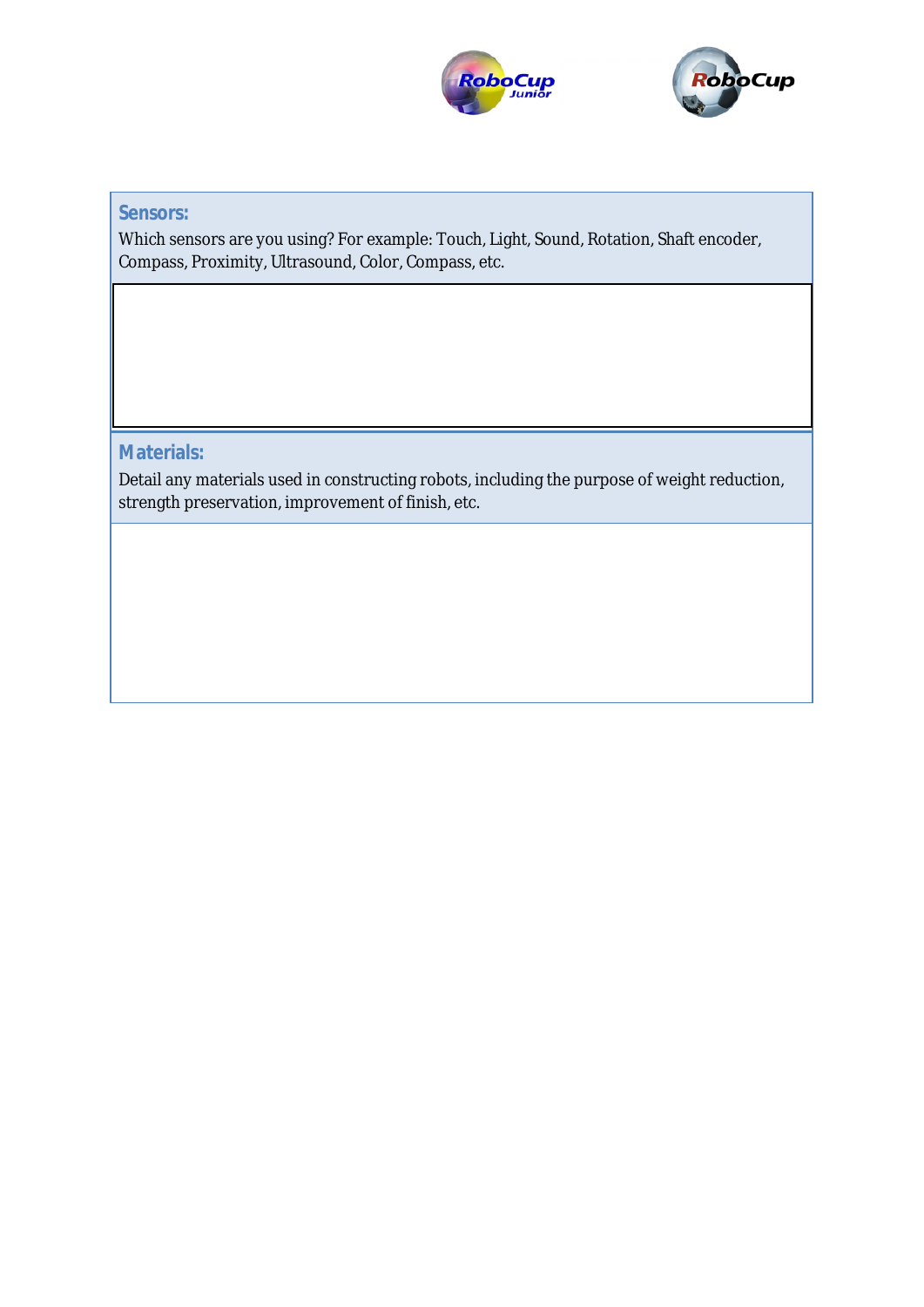



### **Electrical/Electronic Design:**

Have you developed your own electronics? For example, motor controllers, voltage regulators, amplification circuits, etc. Include photos of custom board designs (schematics, board layouts  $etc.).$ 

### **Wireless Communication:**

Are you using wireless communication(s)? If so, what type? No team is allowed to use Wi-Fi. Please refer to the Official RoboCupJunior OnStage 2022 Rules.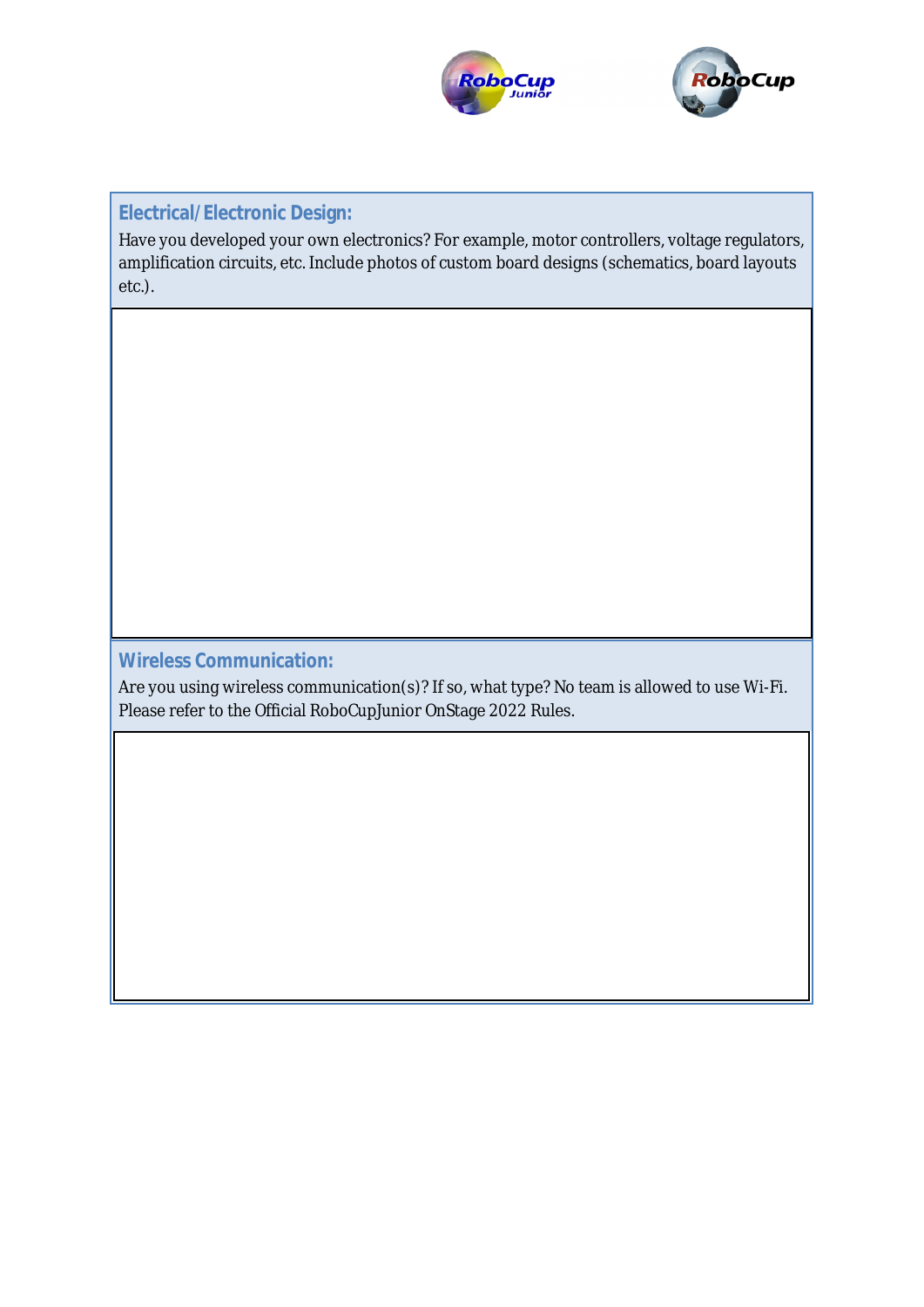



# **Power Management:**

What kind of battery is built into/used in your robot? Please clarify the name and type of battery, together with current and voltage. (Teams should comply with Rule 1.4 in the Official RoboCupJunior OnStage 2022 Rules). What measures are you using to regulate your power supplies?

# **Programming Language:**

What programming language(s) are you using? Are you using any libraries/datasets? You may wish to add a link to your GitHub repository.

# **Sources:**

Please provide links to any manuals, documentation or open source repos used in the development of the project.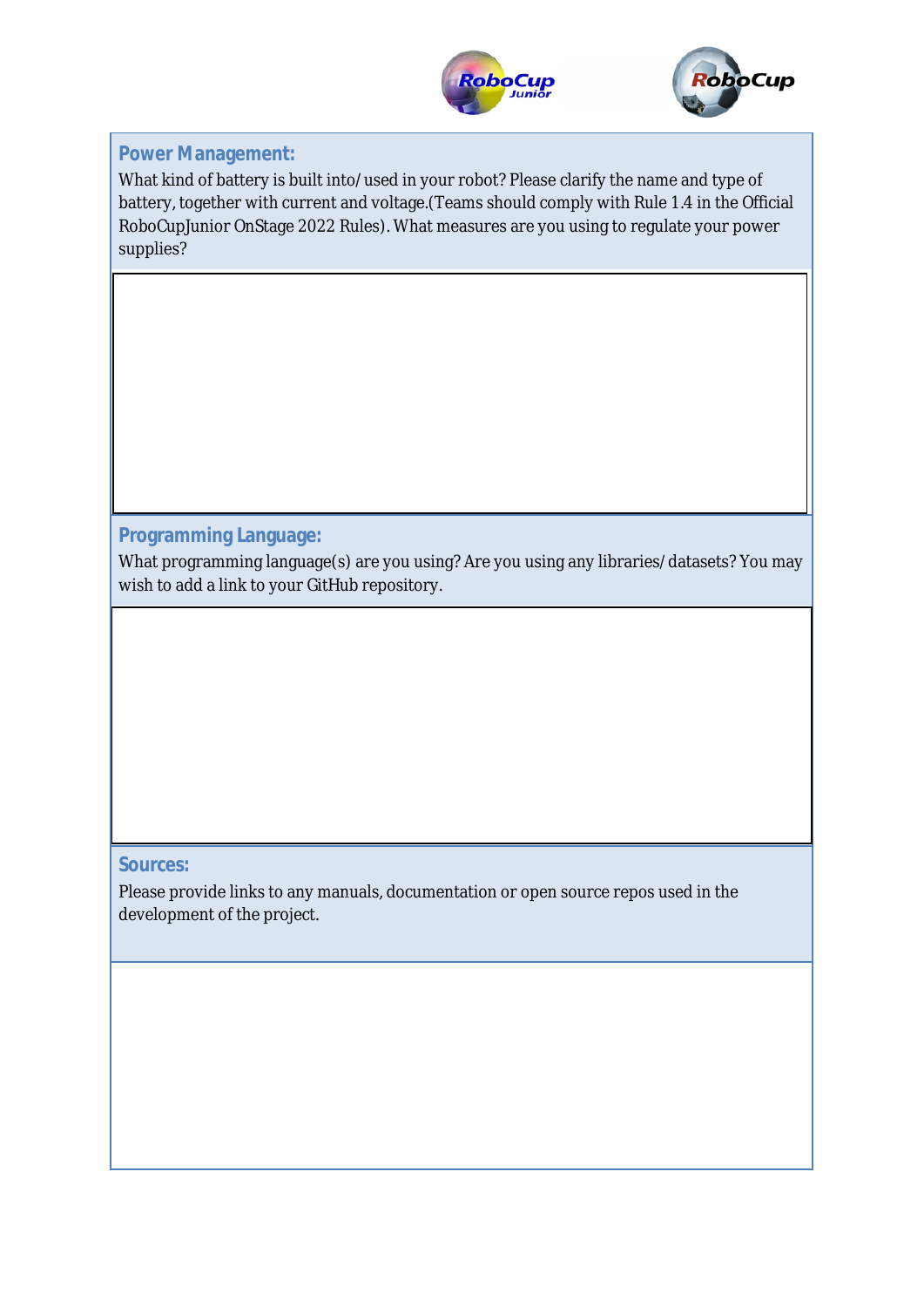



# **Performance Information [1000 Words Per Section]**

#### **Features:**

An OnStage Performance must showcase the implementation and integration of robotic features in ways that visually enhance or add value and contribute to the theme or story being portrayed. Consequently, teams must present four of what they believe are their robotic features: for example system/sensor integration, electromechanical design, interaction or software solutions implemented on their robot(s). The aim should be to present the integration of the chosen features and how the features contribute to the progression of the performance.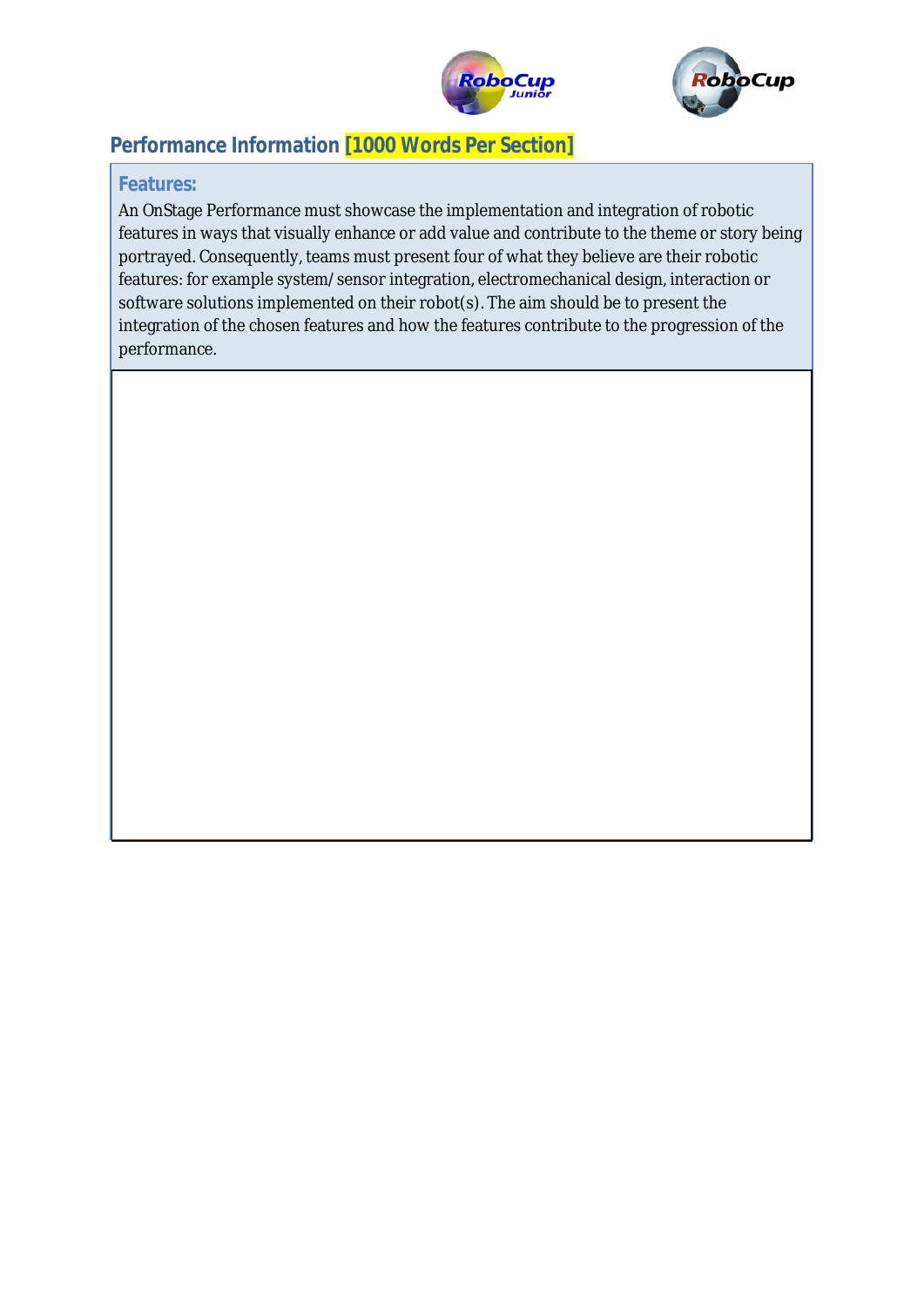



#### **Interaction:**

Do you interact with the robot? (i.e. human to robot, robot to robot interaction) If so, how?

### **Integration:**

How do you use your sensors, actuators and robot(s) to create a cohesive performance? Are you using multisensor systems? Do the robots rely on each other during the performance?